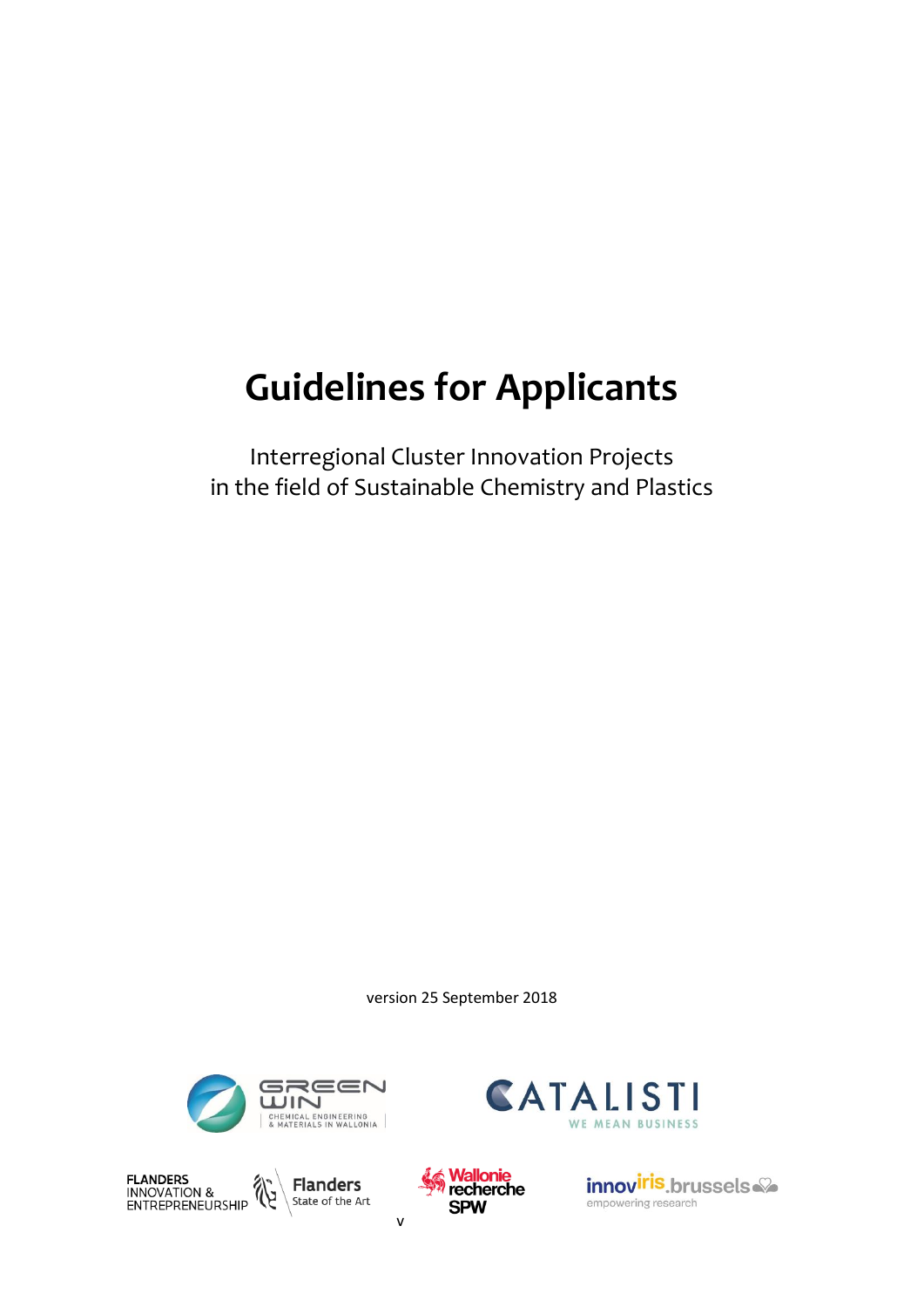# **Table of Contents**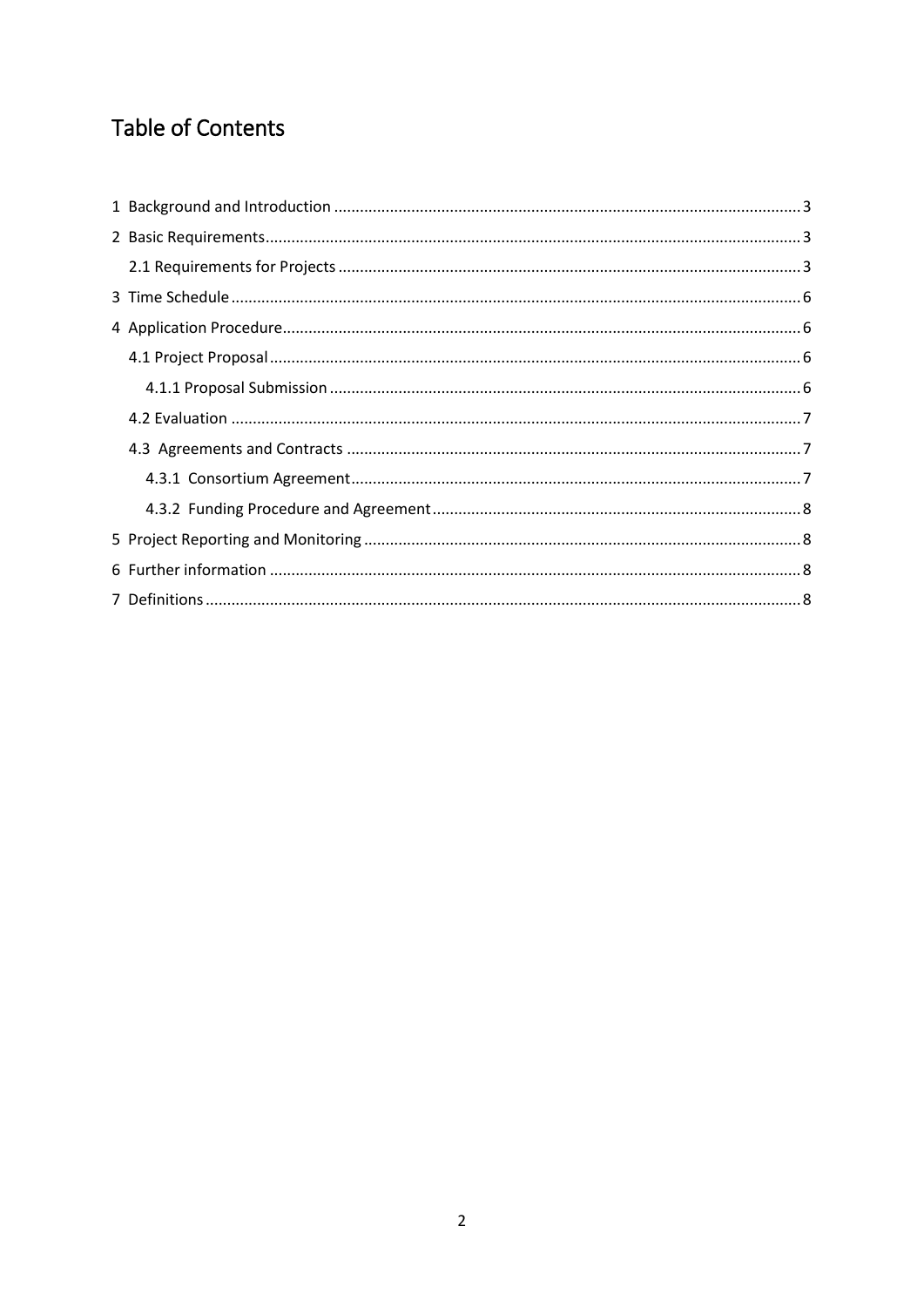# <span id="page-2-0"></span>1 Background and Introduction

The purpose of this document is to provide interested parties with information about participation in the call for interregional cluster projects. It is targeted at interregional innovation projects for companies within the domains of sustainable chemistry and plastics.

The main objective of this call is to strengthen the competitive capacity of companies involved by:

- increasing collaboration between companies and research institutes from different regions,
- increasing the cooperative and competitive capability of companies to work in interregional R&D networks,
- helping companies to develop new products, processes or technical services that exceed the existing state of the art and have good market opportunities by lowering the economic risks.

This call is an initiative of funding agencies in the regions Flanders (Flanders Innovation and Enterpreneurship), Wallonia (DG06) and Brussels (Innoviris) and the clusters Catalisti and GreenWin.

Participants from the participating regions can be funded according to the rules of the respective regional funding programme. Projects should fit at least within the roadmaps of one of the involved clusters. It is therefore highly recommended that interested parties contact one of these clusters in an early stage of the project definition.

# <span id="page-2-1"></span>2 Basic Requirements

This call encourages Belgian companies, whether or not in collaboration with research organisations, to collaborate through the pooling of expertise in order to develop a joint R&D project. However, since the funding will be granted at regional level (each funding agency will fund the partners from its own region), individual application forms will have to be introduced for the different regions. In addition, a comprehensive overall summary will have to be provided at the same time to explain the collaboration and the joint project.

As a consequence, in addition to the basic requirements for this interregional call, regional rules will apply at individual level. Please check the rules relevant for your project and get in contact with your local cluster or regional agency.

#### <span id="page-2-2"></span>2.1 Requirements for Projects

To be selected, projects must be collaborative R&D projects, that receive funding from at least two regions and that fit within the strategy of at least one of the involved clusters. The fit with the strategy of the cluster should be confirmed by the cluster before submission of the project and is an eligibility criterion. The funding from the regions will be provided by the existing funding programmes, consequently the regional programme requirements should be full-filled.

Two main types of projects are possible:

- the collaboration between individual companies in at least two of the three regions, each receiving support from their respective regional regular R&D support programs;
- collaboration between a regional cluster project from Catalisti or Greenwin with, as an additional partner, one or more individual companies from another region.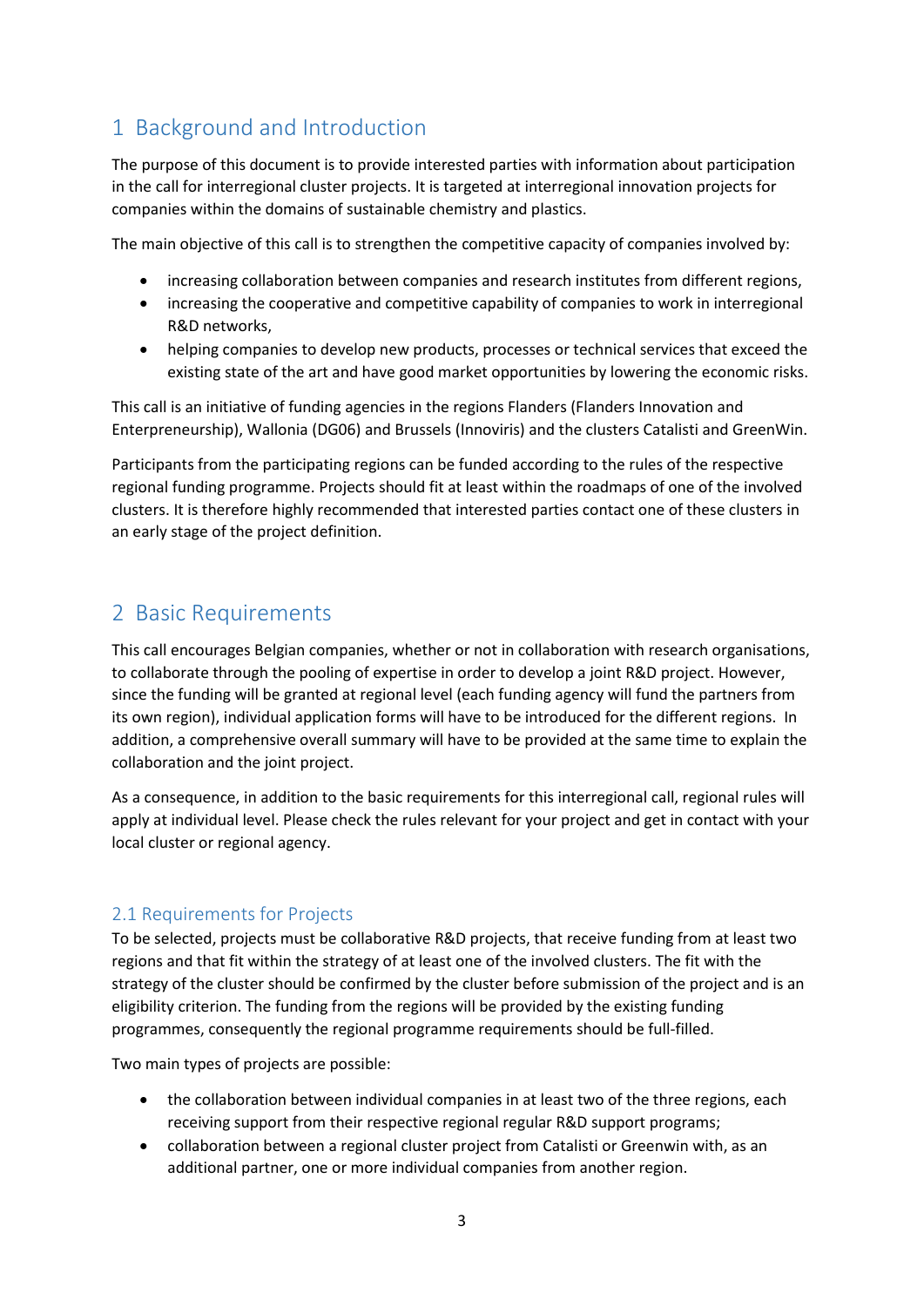For both project types the additional following criteria should be fulfilled:

- balanced partnership: none of the involved companies covers 70% or more of the project budget;
- clear participation of all companies in the economic results of the project, including economic impact in the involved regions;
- every participant has a defined role in the project (subproject) that contains research and development tasks with significant scientific challenges or technical risks, that can be delimited from the other subprojects (no redundancy) and is necessary for the project success;
- part of the work may be outsourced to subcontractors, this oursourcing should be compliant with the regional rules;
- regional rules will prevail, see regional funding schemes for details;
- other partners (large companies, other SMEs, RTOs, etc.) from other countries which do not take part in this call or partners from the participating regions that cannot be funded in the respective regional programmes may be part of the project consortium if their contribution is essential to reach the project goals. However, funding will not be available for them.

Depending on the regional rules, the requirements for projects differ. A brief overview of the regional programmes that are involved in this call is given in the table below: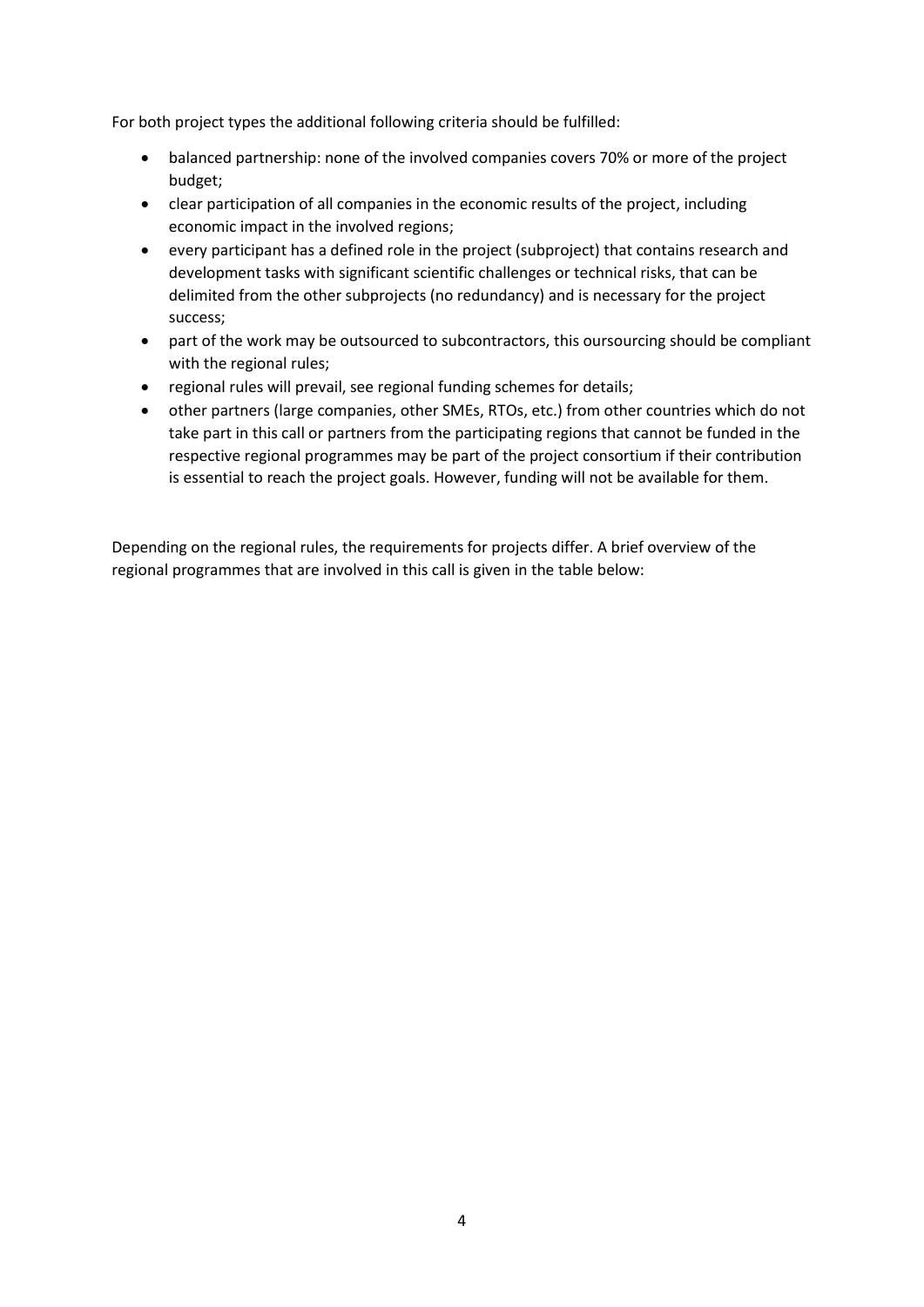| Interregional project type                                                                      | <b>Flanders</b>                                                                                                                                                                                                                                                                                                                                                                                                              | Wallonia                                                                                                                                                                                                                                                                                 | <b>Innoviris</b>                                                                                                                                                                                                                                                                                                     |
|-------------------------------------------------------------------------------------------------|------------------------------------------------------------------------------------------------------------------------------------------------------------------------------------------------------------------------------------------------------------------------------------------------------------------------------------------------------------------------------------------------------------------------------|------------------------------------------------------------------------------------------------------------------------------------------------------------------------------------------------------------------------------------------------------------------------------------------|----------------------------------------------------------------------------------------------------------------------------------------------------------------------------------------------------------------------------------------------------------------------------------------------------------------------|
| Individual companies:<br>min. 2 companies funded<br>by 2 funding agencies                       | • Research projects for companies<br>https://www.vlaio.be/nl/subsidies-<br>financiering/onderzoeksproject<br>Development projects for companies<br>$\bullet$<br>https://www.vlaio.be/nl/subsidies-<br>financiering/ontwikkelingsproject                                                                                                                                                                                      | • Research or Development projects for<br>companies<br>http://www.wallonie.be/fr/demarches/<br>20471-beneficier-d-aides-a-la-<br>recherche-et-a-l-innovation-<br>technologique                                                                                                           | Explore (Industrial research)<br>$\bullet$<br>http://www.innoviris.be/en/financial-<br>aid-for-companies/brussels-<br>aid/explore-industrial-research<br>Shape (Experimental development)<br>$\bullet$<br>http://www.innoviris.be/en/financial-<br>aid-for-companies/brussels-aid/shape-<br>experimental-development |
| Catalisti Cluster project +<br>individual<br>company/companies from<br>Wallonia and/or Brussels | Project types:<br>• cooperative R&D-project:<br>- min. 3 Flemish companies<br>- funding conditions: support for<br>individual R&D-projects above (see<br>above)<br>$\bullet$ ICON:<br>- min. 3 Flemish companies and 1<br>research organisation<br>- companies cover at least 50% of the<br>regional project budget<br>https://www.vlaio.be/nl/andere-<br>doelgroepen/projecten-voor-<br>speerpuntclusters/aanvraagprocedure | • Research or Development projects for<br>companies<br>http://www.wallonie.be/fr/demarches/<br>20471-beneficier-d-aides-a-la-<br>recherche-et-a-l-innovation-<br>technologique                                                                                                           | Explore (Industrial research)<br>http://www.innoviris.be/en/financial-<br>aid-for-companies/brussels-<br>aid/explore-industrial-research<br>Shape (Experimental development)<br>$\bullet$<br>http://www.innoviris.be/en/financial-<br>aid-for-companies/brussels-aid/shape-<br>experimental-development              |
| GreenWin Cluster project +<br>individual<br>company/companies from<br>Wallonia and/or Brussels  | • Research projects for companies<br>https://www.vlaio.be/nl/subsidies-<br>financiering/onderzoeksproject<br>• Development projects for companies<br>https://www.vlaio.be/nl/subsidies-<br>financiering/ontwikkelingsproject                                                                                                                                                                                                 | Min. 2 companies (including 1 SME) & 2<br>academic teams (RTO & universities). At<br>least 1 SME and 1 academic team from<br>Wallonia.<br>Companies cover at least 30% of the costs.<br>Research and development project up to<br>pilot scale<br>http://www.greenwin.be/fr/projets/appel | • Explore (Industrial research)<br>http://www.innoviris.be/en/financial-<br>aid-for-companies/brussels-<br>aid/explore-industrial-research<br>Shape (Experimental development)<br>http://www.innoviris.be/en/financial-<br>aid-for-companies/brussels-aid/shape-<br>experimental-development                         |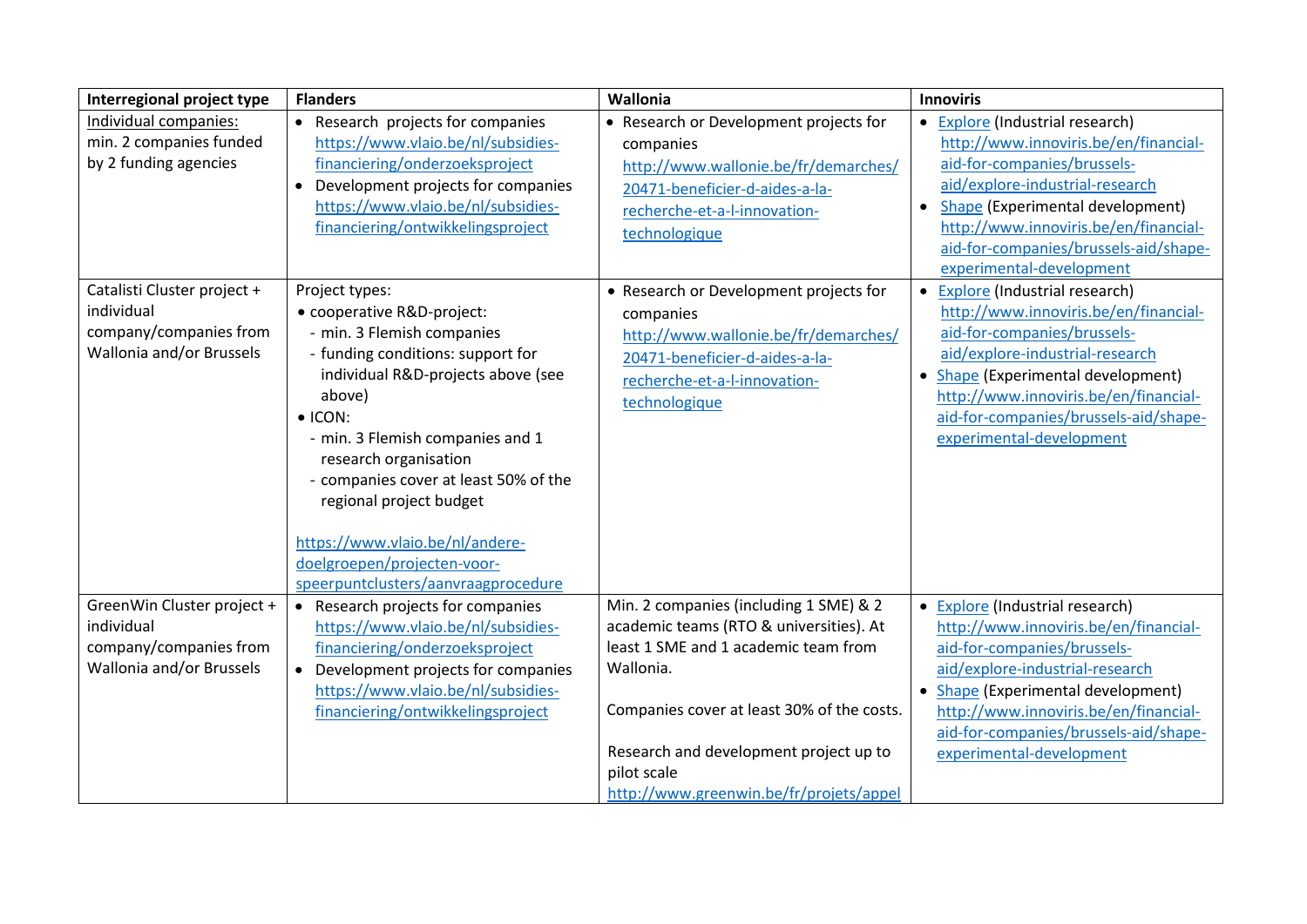# <span id="page-5-0"></span>3 Time Schedule

The evaluation of the proposals is done according to the timing of each region including the expectations for economic return to the region. The final funding decision will be made after completion of the regional evaluations.

Two calls will be organized in 2019.

| Call 1:                 |                                                                                                        |
|-------------------------|--------------------------------------------------------------------------------------------------------|
| Deadline for submission | Monday 28 <sup>th</sup> January 2019 10:00 hours (am)                                                  |
| Decision expected       | End of May 2019<br>For projects that request support for GreenWin-cluster project:<br><b>July 2019</b> |

#### **Call 2:**

| Deadline for submission | Monday 29 <sup>th</sup> April 2019 10:00 hours (am)                                                      |
|-------------------------|----------------------------------------------------------------------------------------------------------|
| Decision expected       | Mid September 2019<br>For projects that request support for a GreenWin-cluster project:<br>November 2019 |

## <span id="page-5-1"></span>4 Application Procedure

#### <span id="page-5-2"></span>4.1 Project Proposal

As mentioned here above, the interregional cluster projects are joint projects performed by consortiums. Each participant must, through the coordinating cluster, introduce to its regional funding agency an individual description of the work it will perform within the joint project and an additional very light umbrella form must be sent to describe the joint objectives and outline the benefit of the collaboration.

#### <span id="page-5-3"></span>4.1.1 Proposal Submission

#### **Interregional Level**

The template "Proposal Application Form" is available on the website of the three participating funding agencies and the two involved clusters. It includes the following sections:

- General information
- Project coordinator
- Partner(s)
- Letter of intent

It must be signed by each partner and submitted electronically by the project coordinator before the deadline to the cluster that is linked to the project coordinator. If the project coordinator is from the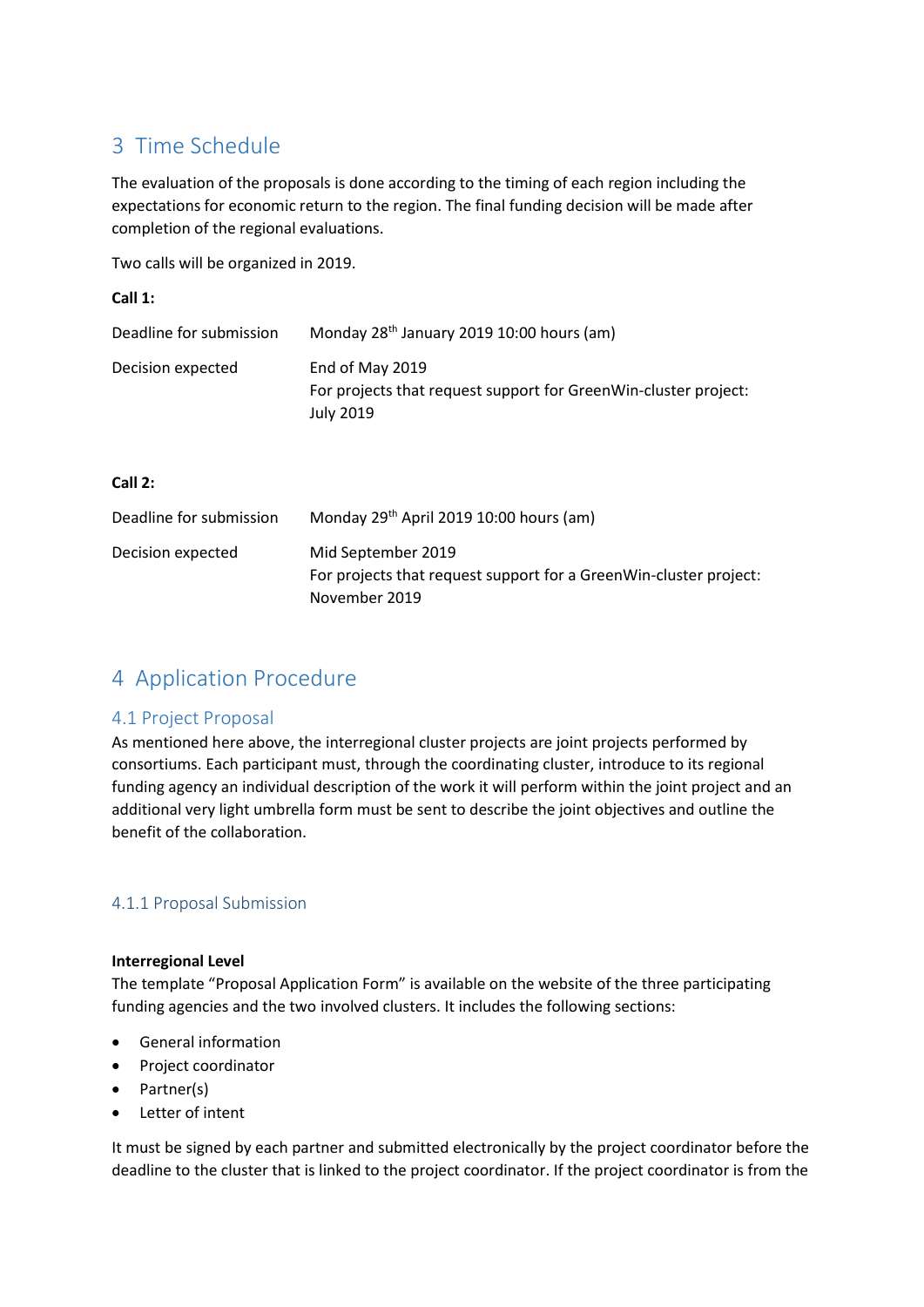Brussels region, the project coordinator will submit the proposal application form to the most relevant cluster organisation, based on the composition of consortium and the content of the project.

The application language for this part is **English**.

In addition the coordinator must submit a draft Consortium Agreement (not signed).

#### **Regional Level**

Before the deadline, the regional forms describing the individual work plan, tasks, objectives and the valorisation forecast have to be submitted to the cluster that is linked to the project coordinator. If the project coordinator is from the Brussels region, the project coordinator will submit the proposal application form to the most relevant cluster organisation (see above). The involved cluster is responsible for distributing the regional applications forms to the respective funding agencies.

Each regional part is submitted using the existing templates from each region in compliance with the regulations of each region. The regional applications will be written **English**. This will allow the involved funding agencies and clusters to synchronise the evaluation processes with respect to their own rules and procedures.

#### <span id="page-6-0"></span>4.2 Evaluation

A proposal will be evaluated by the respective funding agencies involved following the respective regional evaluation criteria and the joint criteria indicated in the section 2.1 "Requirements of the project". A project will be funded when all involved funding agencies achieve a positive evaluation result. The results of the evaluation will be communicated to the coordinating cluster, that will inform the project coordinator.

#### <span id="page-6-1"></span>4.3 Agreements and Contracts

#### <span id="page-6-2"></span>4.3.1 Consortium Agreement

A Consortium Agreement between all the project partners is mandatory (only a draft at the submission stage). It will regulate, inter alia, the following:

- identity of the partners,
- IPR ownership, IPR use and exploitation of the results, subcontracting to third parties,
- contributions of each partner to the project,
- confidentiality,
- publications,
- duty for every partner to participate in a final report on the overall project, which will be signed by all partners in the consortium.

The Consortium Agreement should be signed after the funding decision has been communicated. Signature of the Consortium Agreement is a prerequisite for funding.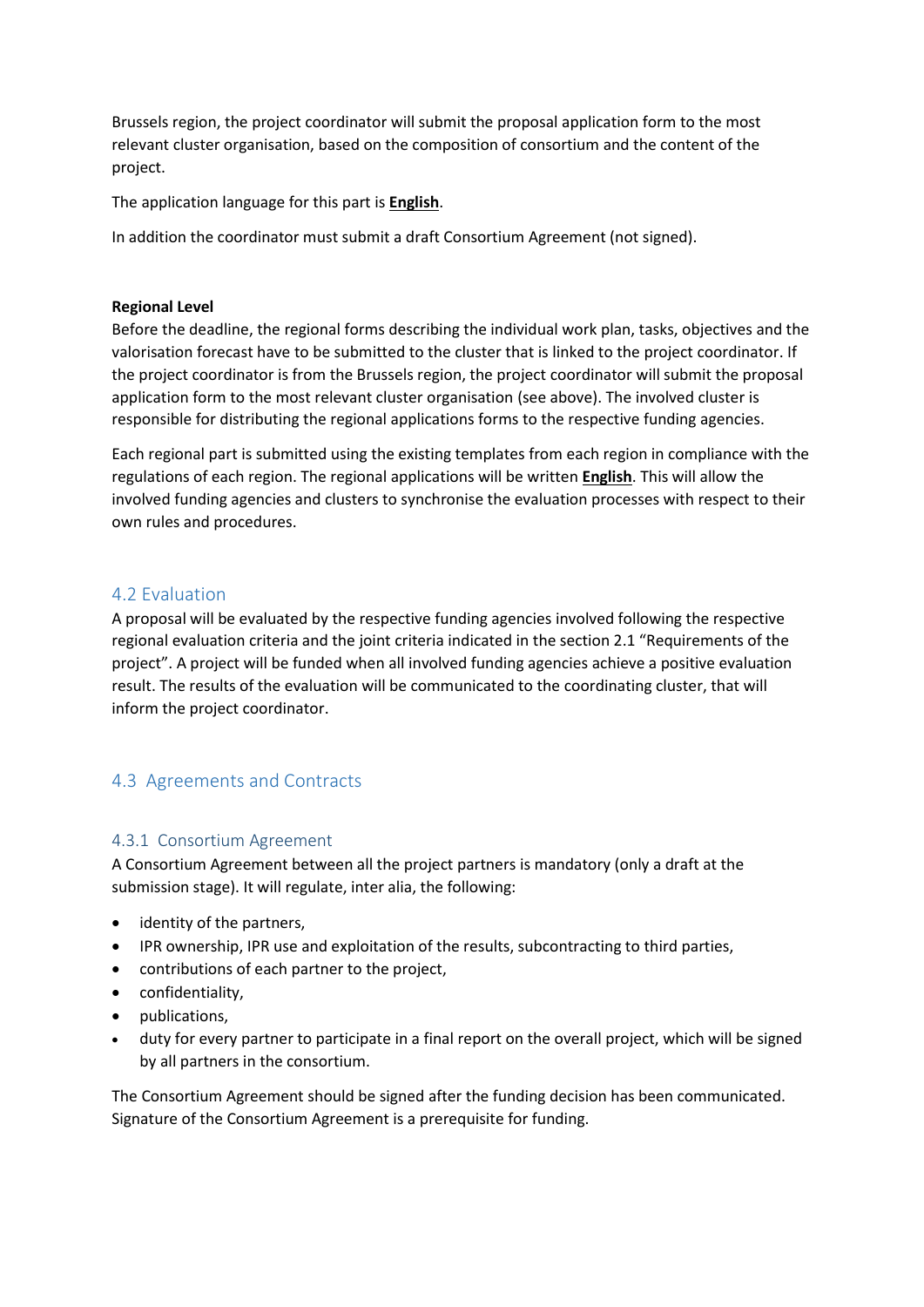#### <span id="page-7-0"></span>4.3.2 Funding Procedure and Agreement

After the communication of the evaluation results, the partners of the selected projects will be invited to contact their cluster or funding agencies to launch the process that will lead to the signature of the regional funding agreement. The procedure and the modalities related to funding will be determined following the respective regional agencies rules. For more details, we strongly advise you to contact your regional cluster or agency.

## <span id="page-7-1"></span>5 Project Reporting and Monitoring

Projects will be monitored according to the rules of the respective region. Hence, technical as well as financial reporting according to regional rules will be required. The regions and clusters will try to align reporting as much as possible.

The project coordinator will be required, in addition, to deliver a final report on the overall project to its regional cluster, which will be signed by all partners in the consortium.

### <span id="page-7-2"></span>6 Further information

For additional information and support, it is strongly recommended to contact the respective clusters or regional agencies:

- Catalisti: Tine Schaerlaekens | 0474 66 49 93 | [tschaerlaekens@catalisti.be](mailto:tschaerlaekens@catalisti.be)
- GreenWin: Emilie Etoundi | 0474 52 19 80 | [emilie.etoundi@greenwin.be](mailto:emilie.etoundi@greenwin.be)
- Wallonia : Vinciane Grimard | 081 33 45 77 | [vinciane.grimard@spw.wallonie.be](mailto:vinciane.grimard@spw.wallonie.be)
- Flanders: Corien Struijk | 02 432 42 87 [| corien.struijk@vlaio.be](mailto:corien.struijk@vlaio.be)
- Brussels : Stijn Maas | 02 600 50 67| [smaas@innoviris.brussels](mailto:smaas@innoviris.brussels)

# <span id="page-7-3"></span>7 Definitions

| <b>Consortium Agreement</b> | A contract between all project partners<br>regulating the terms of their cooperation,<br>including the handling of IPR and the<br>dissemination plan |
|-----------------------------|------------------------------------------------------------------------------------------------------------------------------------------------------|
| <b>Funding agencies</b>     | Agencies which manage the relevant funding<br>program(s) in the respective region                                                                    |
| <b>Funding agreement</b>    | Agreement between the funding agency and<br>the funded project partner(s) in the respective<br>region                                                |
| <b>IPR</b>                  | Intellectual property rights                                                                                                                         |